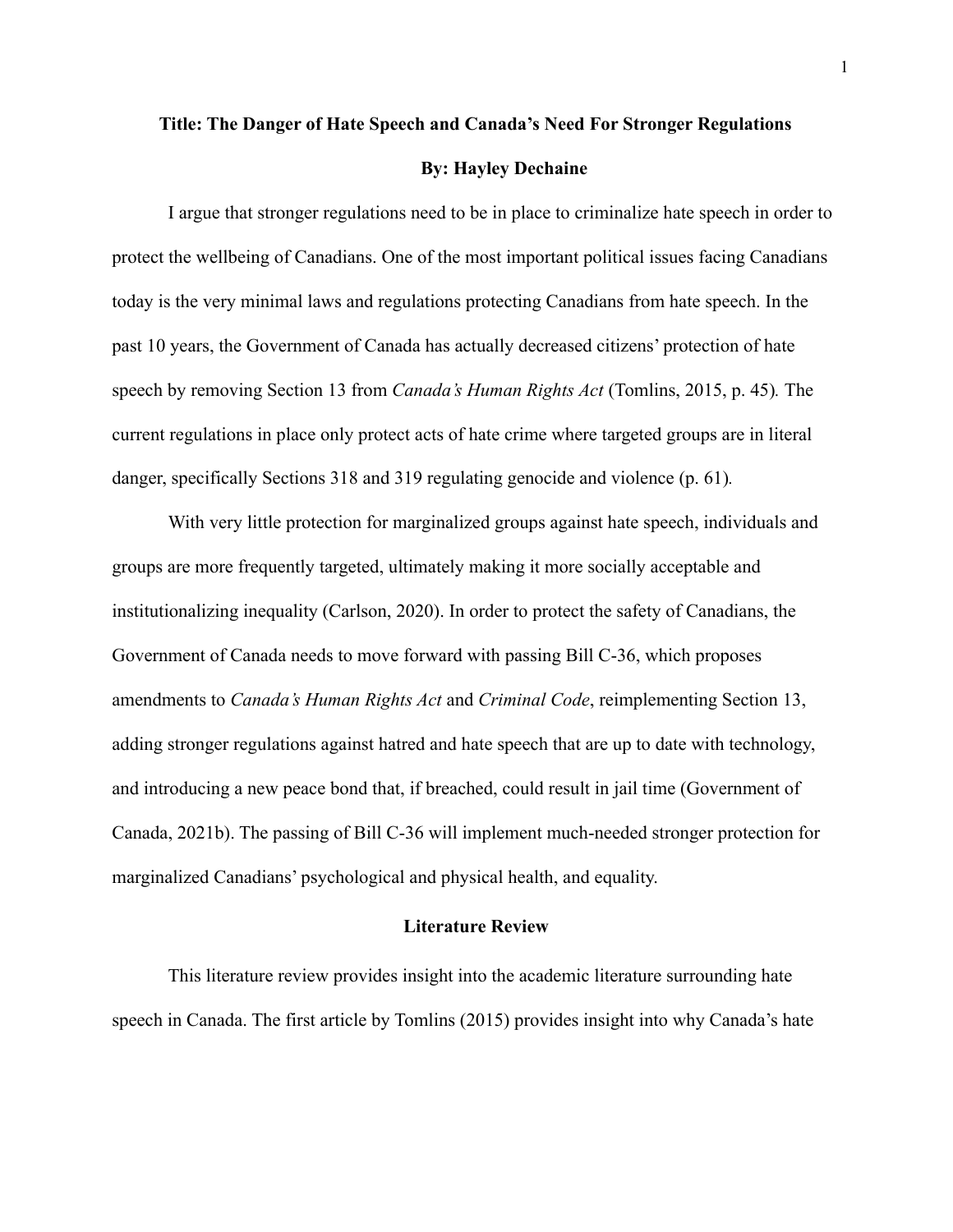## THE DANGER OF HATE SPEECH AND CANADA'S NEED FOR STRONGER REGULATIONS 2 Author: HAYLEY DECHAINE

crime regulations changed and then Carlson (2020) describes the effects hate speech has on its targets.

Tomlins (2015) describes the "Mohammad Cartoon Controversy" case study that began back in 2006, and in 2012 was one of the main contributing factors to the Canadian government repealing Section 13 of *Canada's Human Rights Act.* The author describes how Section 13 of *Canada's Human Rights Act* protected marginalized groups from hate speech over the telephone and online. Tomlin goes on to describe the Human Rights Commission's decision-making process behind the redaction of Section 13 of *Canada's Human Rights Act*, which was ultimately decided because Sections 318 and 319 of the Criminal Code already protect those groups from violent acts of hate.

Carlson (2020) describes the negative effects that hate speech has on identifiable groups and marginalized individuals who are targeted. The author presented that hate speech is frequently used as acts of racism and sexism, which only adds to the already well-established power imbalance between the group targeted and the group deploying it. Carlson also endorses the idea of stronger regulations to combat hate speech.

#### **History of Hate Speech Regulations in Canada**

Section 13 of *Canada's Human Rights Act* goes back to 1977, where regulations were set focusing on preventing discrimination telephonically (Tomlins, 2015, pp. 45-46). In 2001, amendments were made to extend regulations to online communication as well (pp. 45-46). From December 31, 2002, to June 25, 2014, Section 13 of *Canada's Human Rights Act* see Table 1.

**Table 1: Section 13 of** *Canada's Human Rights Act* (Government of Canada, 2021-a)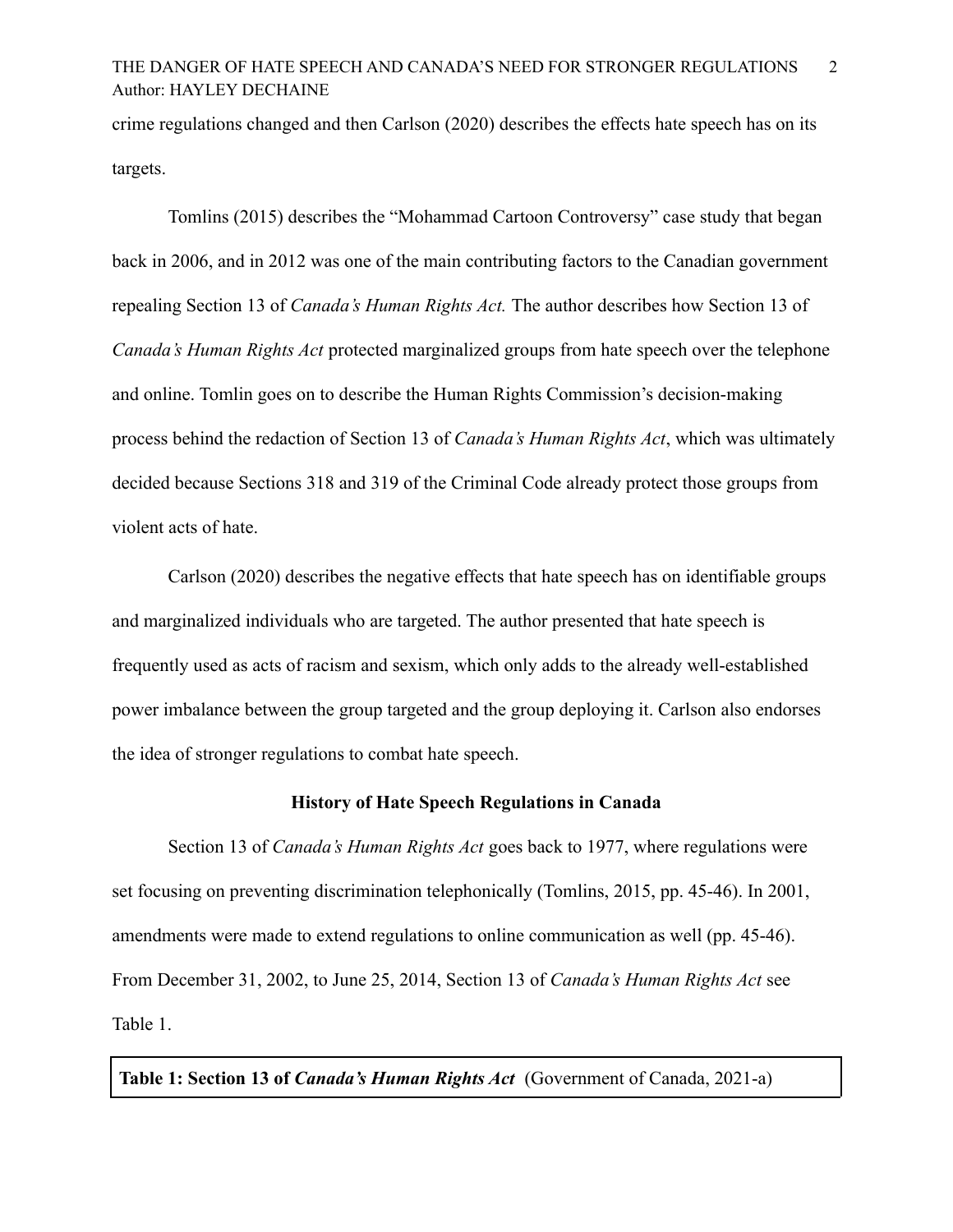| 13(1) | It is a discriminatory practice for a person or a group of persons acting in<br>concert to communicate telephonically or to cause to be so communicated,<br>repeatedly, in whole or in part by means of the facilities of a<br>telecommunication undertaking within the legislative authority of Parliament,<br>any matter that is likely to expose a person or persons to hatred or contempt<br>by reason of the fact that that person or those persons are identifiable on the<br>basis of a prohibited ground of discrimination. |
|-------|-------------------------------------------------------------------------------------------------------------------------------------------------------------------------------------------------------------------------------------------------------------------------------------------------------------------------------------------------------------------------------------------------------------------------------------------------------------------------------------------------------------------------------------|
| 13(2) | For greater certainty, subsection (1) applies in respect of a matter that is<br>communicated by means of a computer or a group of interconnected or<br>related computers, including the Internet, or any similar means of<br>communication, but does not apply in respect of a matter that is<br>communicated in whole or in part by means of the facilities of a broadcasting<br>undertaking.                                                                                                                                      |
| 13(3) | For the purposes of this section, no owner or operator of a telecommunication<br>undertaking communicates or causes to be communicated any matter<br>described in subsection (1) by reason only that the facilities of a<br>telecommunication undertaking owned or operated by that person are used by<br>other persons for the transmission of that matter.                                                                                                                                                                        |

That being said, in 2006 the case study of the "Mohammad Cartoon Controversy" began and changed everything. In September of 2006, Danish newspaper Jyllands-Posten published editorial cartoons of the Islamic prophet Mohammad; however, these cartoon depictions were Islamophobic (Tomlins, 2015). Later that year, Western Standard, an Alberta-based media company, published two-thirds of the editorial cartoons (p. 55). From there, legal battles began, as did questioning of *Canada's Human Rights Act* Section 13.

Canada's Human Rights Commission then hired Professor Richard Moon of Windsor University to review Section 13. Moon suggested Section 13 be repealed completely as he believed the only hate speech necessary for regulating was that which put specific groups in actual danger, and with Sections 318 and 319 of the *Criminal Code* regulating genocide and violence (see Table 2 below), he argued Section 13 was unnecessary (Tomlins, 2015, p. 61). In the end, Moon's review and the political discussions surrounding the publishing of the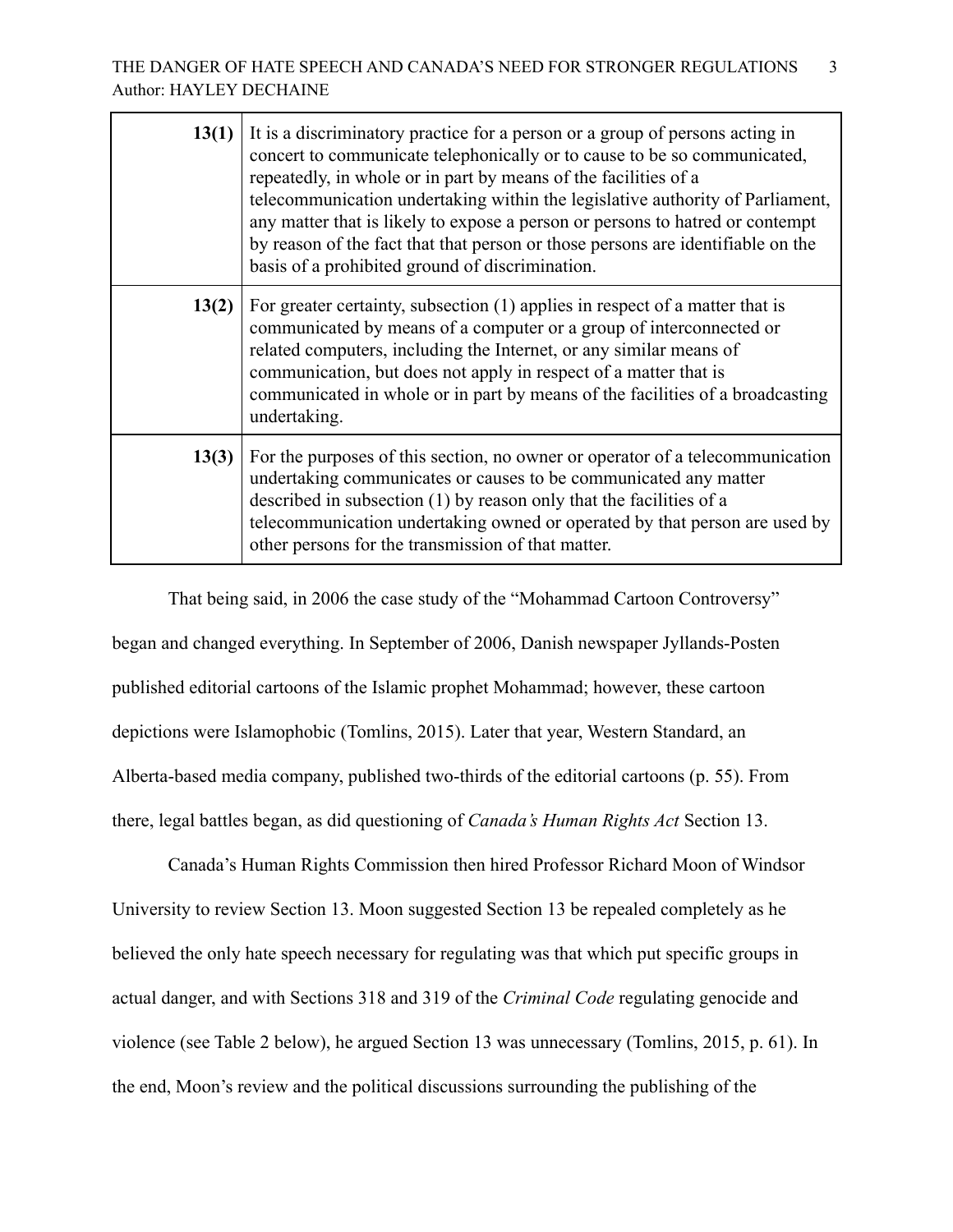## THE DANGER OF HATE SPEECH AND CANADA'S NEED FOR STRONGER REGULATIONS 4 Author: HAYLEY DECHAINE

Mohammad cartoons left the Parliament of Canada to vote to repeal Section 13 of *Canada's*

*Human Rights Act* (p. 45).

| Table 2: Sections 318 and 319 of the <i>Criminal Code</i> (Government of Canada, 2021-c) |                                                                                                                                                                                                                                                                                                                                                            |
|------------------------------------------------------------------------------------------|------------------------------------------------------------------------------------------------------------------------------------------------------------------------------------------------------------------------------------------------------------------------------------------------------------------------------------------------------------|
| 318(1)                                                                                   | Every person who advocates or promotes genocide is guilty of an indictable<br>offence and liable to imprisonment for a term of not more than five years.                                                                                                                                                                                                   |
| 318(2)                                                                                   | In this section, <i>genocide</i> means any of the following acts committed with<br>intent to destroy in whole or in part any identifiable group, namely,<br>(a) killing members of the group; or<br>(b) deliberately inflicting on the group conditions of life calculated to<br>bring about its physical destruction.                                     |
| 319(1)                                                                                   | Every one who, by communicating statements in any public place, incites<br>hatred against any identifiable group where such incitement is likely to lead<br>to a breach of the peace is guilty of<br>(a) an indictable offence and is liable to imprisonment for a term not<br>exceeding two years; or<br>(b) an offence punishable on summary conviction. |
| 319(2)                                                                                   | Every one who, by communicating statements, other than in private<br>conversation, wilfully promotes hatred against any identifiable group is guilty<br>of<br>(a) an indictable offence and is liable to imprisonment for a term not<br>exceeding two years; or<br>(b) an offence punishable on summary conviction.                                        |

Since June 25, 2014, Section 13 of *Canada's Human Rights Act* has been repealed, but

on June 23, 2021, Canada's Minister of justice introduced and did the first reading of Bill

C-36: "An Act to amend the Criminal Code and the Canadian Human Rights Act and to make

related amendments to another Act (hate propaganda, hate crimes and hate speech)" (Lametti,

2021).

## **The Harm of Hate Speech**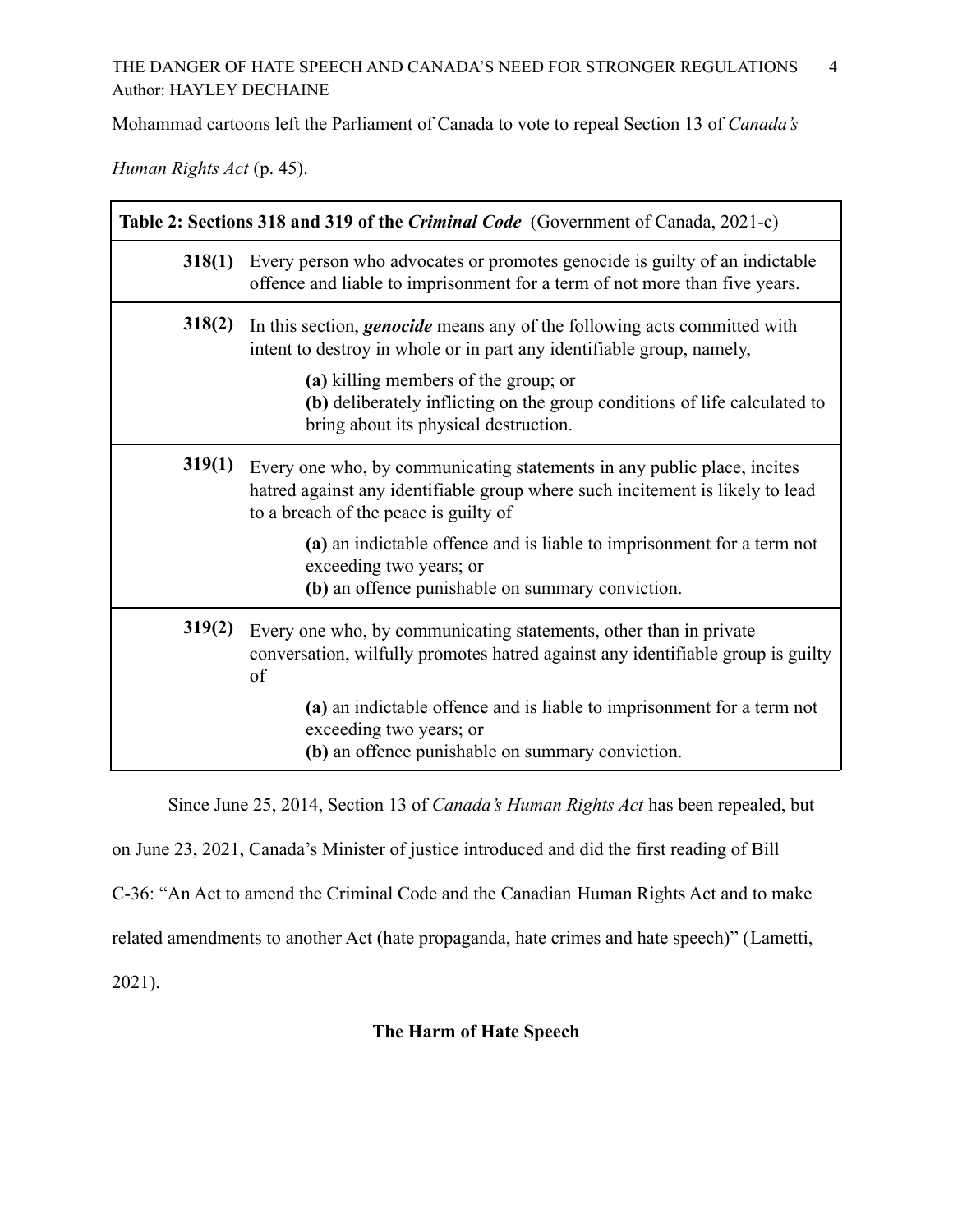## THE DANGER OF HATE SPEECH AND CANADA'S NEED FOR STRONGER REGULATIONS 5 Author: HAYLEY DECHAINE

Although Section 13 was redacted with the idea that freedom of speech was more important and that Sections 318 and 319 would prevent any physical danger for identifiable groups, discrimination and hatred communicated to identifiable groups is also quite damaging. Carlson (2020) studies the term 'hate speech' as a structural phenomenon and describes the effect it has on maintaining societal oppression. Hate speech is "a form of verbal assault that causes psychological and emotional harm to those targeted" (p. 218). That being said, Braun (2004) makes the point that when it comes to hate speech, it's not so much about protecting citizens from emotional distress, but instead about protecting from "injury to public peace and order resulting from the hatemongers' failure to convince targeted victims that they are unworthy and inferior" (p. 63). To correct the idea that hate speech doesn't cause real harm, it's important to note "not only does hate speech cause psychological and physiological damage to people, but it also works to uphold existing social hierarchies and, in doing so, prevents equality" (Carlson, 2020, p. 217).

Hate speech is constantly used for racism, homophobia, sexism or religious discrimination, which is a large contributor to privileged groups maintaining power (Carlson, 2020, p. 218). As Downs and Cowan (2012) note, "there is an existing imbalance of power, and freedom of speech reinforces inequality with oppressive speech" (p. 1354). The more these groups are targeted, the more it becomes socially acceptable, ultimately institutionalizing inequality (Carlson, 2020, p. 219). Most often, these targeted groups consist of the lesbian, gay, bisexual, transgender and queer (LGBTQ+) community, Black, Indigenous and People of Colour (BIPOC) and women, and the deployers are cisgender, white males (Carlson, 2020, p. 219). Even as movements like Black Lives Matter rise to motivate and grow support for equality,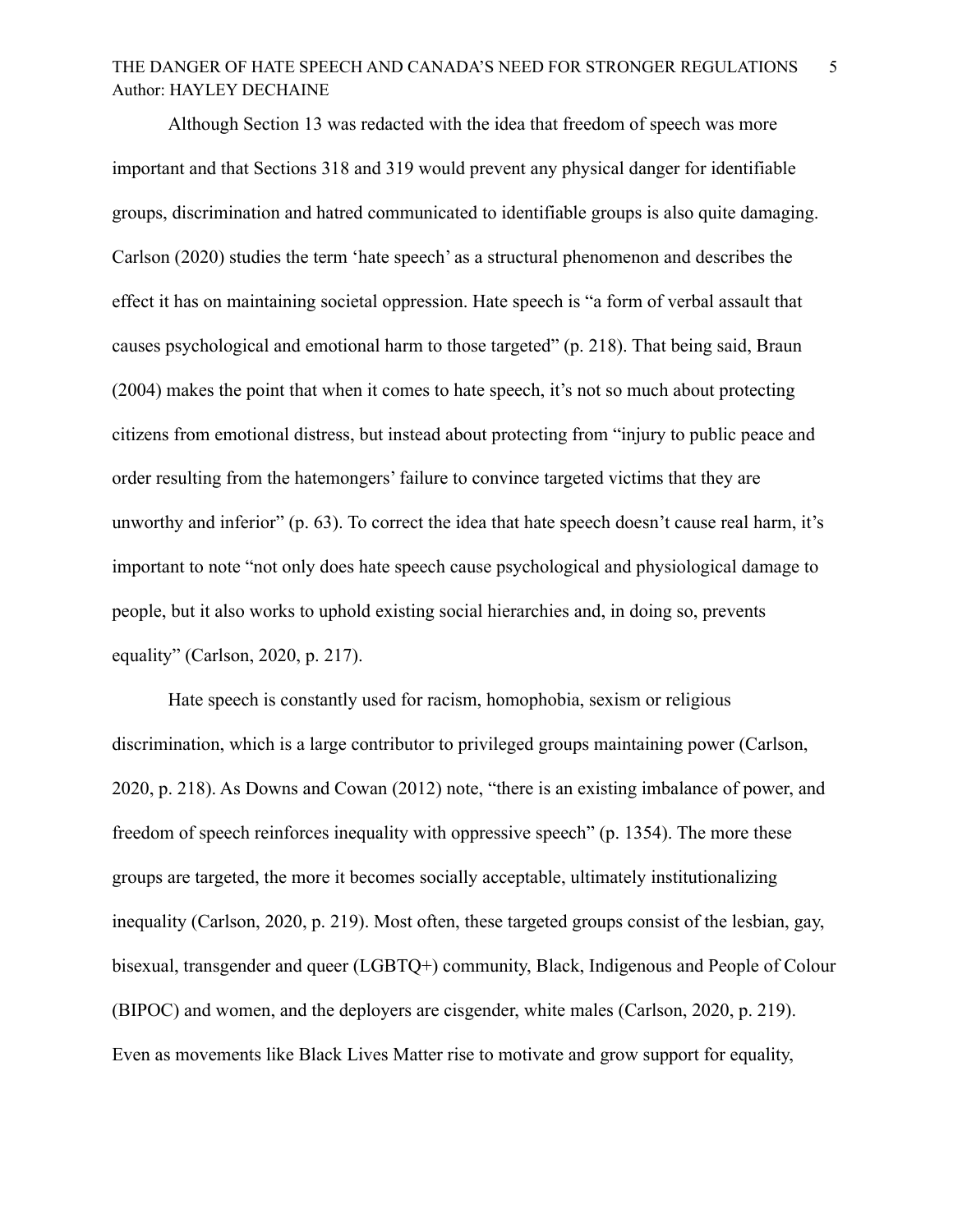## THE DANGER OF HATE SPEECH AND CANADA'S NEED FOR STRONGER REGULATIONS 6 Author: HAYLEY DECHAINE

some deployers have united and used hate speech to secure social dominance (p. 220). Carlson makes the connection that "for centuries, hate speech has been deployed as a mechanism for colonization, which, at its core, refers to the practice of domination involving the subjugation of one group of people to another" (p. 220). That being said, "the right to exercise free expression does not include the right to do unjustifiable harm to others" (Cohen-Almagor, 2001, p. 82).

The limited regulations surrounding hate speech can dangerously lead to and be overlapping hate crimes. Barendt (2019) makes the point:

*Hate speech undermines the sense of assurance, to which we are all entitled, that we will not be discriminated against or subject to violence just because we are a member of a particular racial, religious, or other vulnerable groups. This assurance is a public good, providing a sense of inclusiveness to which a good society is committed. (p. 541)*

The Government of Canada (2021d) released some alarming statistics, "in 2019, police reported 1,946 criminal incidents in Canada that were motivated by hate, an increase of 7% or 129 more incidents than were reported the previous year" (para. 17) and "between 2018 and 2019, the number of police-reported crimes motivated by hatred of a race or ethnicity increased 10%" (para. 18).

Furthermore, Nesbitt et al. (2021) study the difference between hate crimes and terrorism by far-right extremists. The author goes on to note that "for sentencing purposes, judges shall (mandatory language) consider whether there is 'evidence that the offence was motivated by bias, prejudice or hate'" (as cited in Nesbitt et al., 2019, p. 43). In their study, the authors found 20 publicly reported offences of Section 319 of the *Criminal Code* between December 2001 and December 2019, all of which were also committed by men (p. 44). To conclude, the authors found "that far-right extremists are being charged primarily with hate crimes because all that they are doing is hate speech; and, second, that none of the far-right murderers introduced above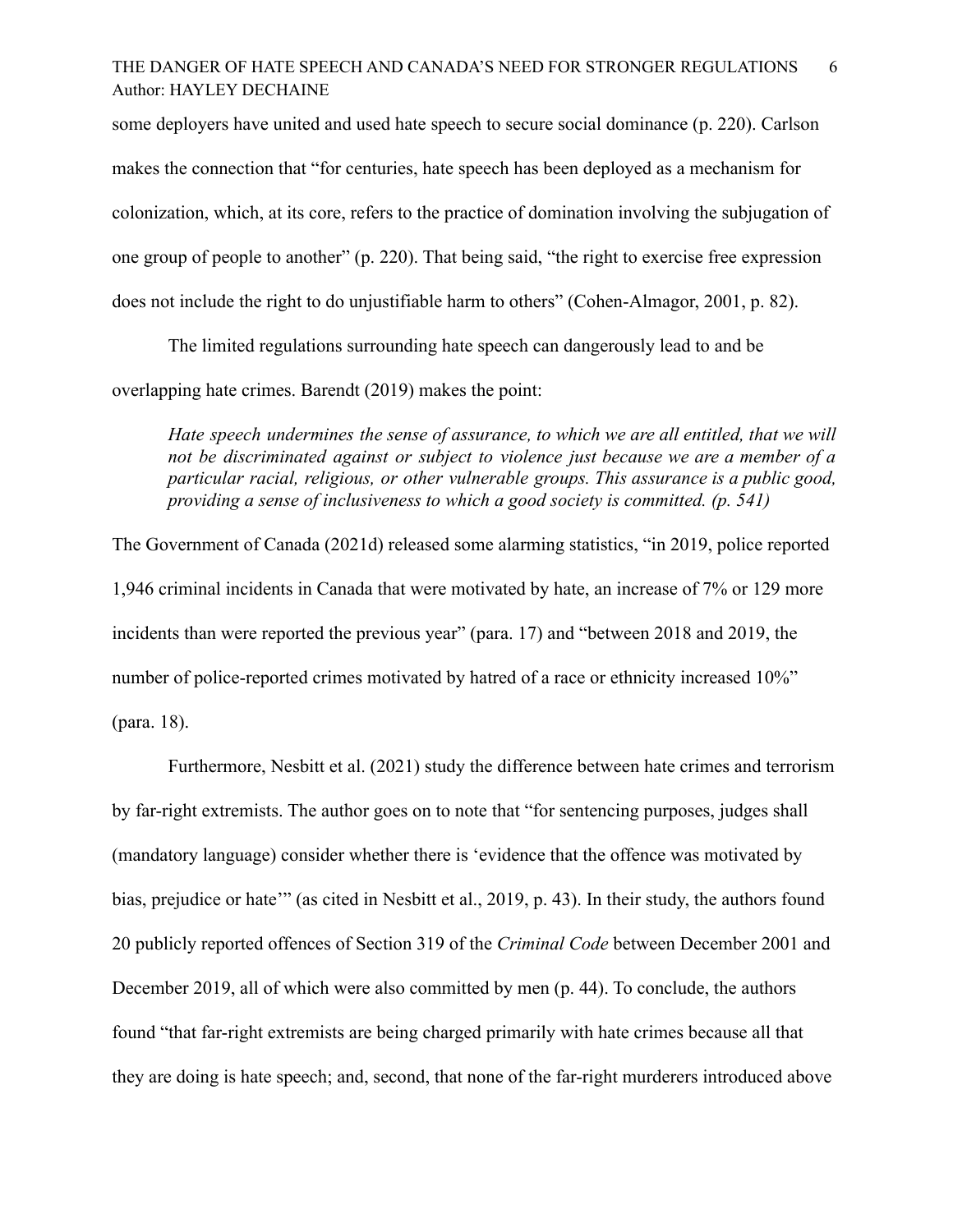were charged with terrorism because their crimes did not amount to terrorism in Canadian law" (p. 50).

#### **Hate Speech on Social Media**

Since Section 13 of *Canada's Human Rights Act* has been repealed, social media and the use of social media platforms have grown immensely and become a new source to transmit hate speech. However, it is up to social media companies to come up with their own regulations for hate speech; "For example, Facebook says it will remove any 'direct attacks on people based on protected characteristics – race, ethnicity, national origin, religious affiliation, sexual orientation, sex, gender, gender identity, and serious disability or disease' posted to their site" (Carlson, 2020, p. 218).

Estellés and Castellví (2020) make the point, "the increasing influence of social media in campaigns has also contributed to trivializing the political debate and spreading hate speech" (p. 2). Another author also noted that following Donald Trump's win of the 2016 U.S. Presidential Election, hate speech became much more common and acceptable (Carlson, 2020, p. 220). Both cases are consistent with the Government of Canada statistics: "In 2017, the number of hate crimes increased markedly by 47% and has remained at comparable levels in 2018 and 2019" (Government of Canada, 2021d, para. 19).

#### **Status of Bill C-36**

Canada's Minister of Justice and Attorney General introduced Bill C-36 on June 23, 2021 (Government of Canada, 2021d). This bill proposes amendments to the *Criminal Code*, *Canadian Human Rights Act* and the *Youth Criminal Justice Act*, to better regulate hate crimes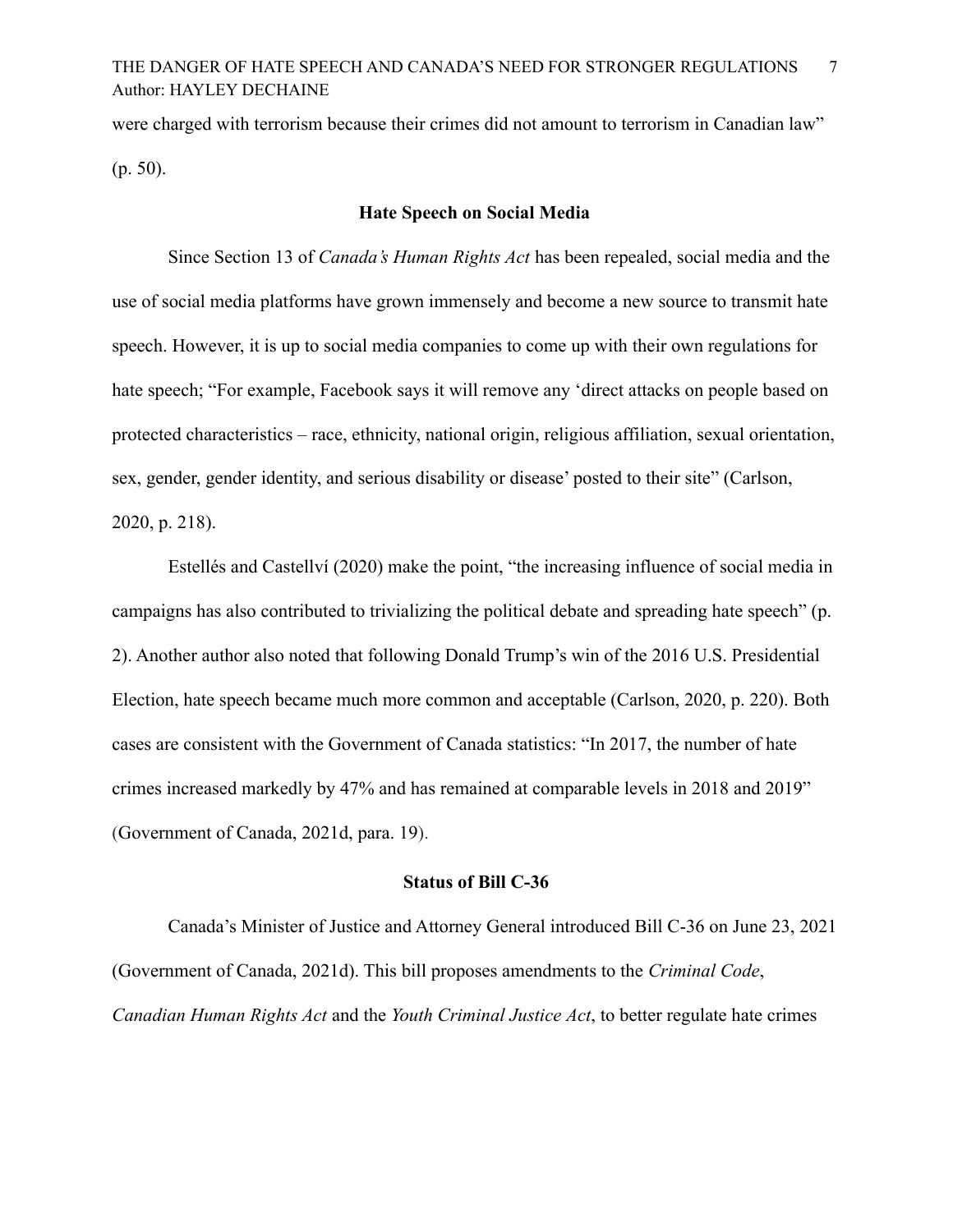## THE DANGER OF HATE SPEECH AND CANADA'S NEED FOR STRONGER REGULATIONS 8 Author: HAYLEY DECHAINE

and hold deployers accountable (Government of Canada, 2021b, para. 1). Bill C-36 (2021)

specifies:

*This enactment amends the Criminal Code to create a recognizance to keep the peace relating to hate propaganda and hate crime and to define "hatred" for the purposes of two hate propaganda offences. It also makes related amendments to the Youth Criminal Justice Act. In addition, it amends the Canadian Human Rights Act to provide that it is a discriminatory practice to communicate or cause to be communicated hate speech by means of the Internet or other means of telecommunication in a context in which the hate speech is likely to foment detestation or vilification of an individual or group of individuals on the basis of a prohibited ground of discrimination. It authorizes the Canadian Human Rights Commission to accept complaints alleging this discriminatory practice and authorizes the Canadian Human Rights Tribunal to adjudicate complaints and order remedies. (para. 1-2)*

The specific proposed changes to the *Canadian Human Rights Act* would also include the

reinstatement of Section 13 (Government of Canada, 2021b). The new amendments would allow

targeted groups and individuals to file hate speech complaints, to be screened by the Canadian

Human Rights Commission and possibly result in monetary compensations and penalties

(Government of Canada, 2021b).

With the Government of Canada's proposed Bill C-36, the goal is to also improve

regulations for online hate speech that are up to date with technology. As cited in Government of

Canada (2021d), Steven Guilbeault, Canada's Minister of Canadian Heritage, stated:

*Online platforms are central to participation in public life and have enormous power over online speech and Canadians' everyday lives. While they allow us as Canadians to stay in touch with loved ones, learn and debate, they can also be used to discriminate, harm and silence. In consultation with Canadians, the Government of Canada is committed to taking action to put in place a robust, fair and consistent legislative and regulatory framework on the most egregious and reprehensible types of harmful content. (para.13)*

Bill Blair, Canada's Minister of Public Safety and Emergency Preparedness, adds, "the

Government of Canada is taking action to address harmful content online and make the internet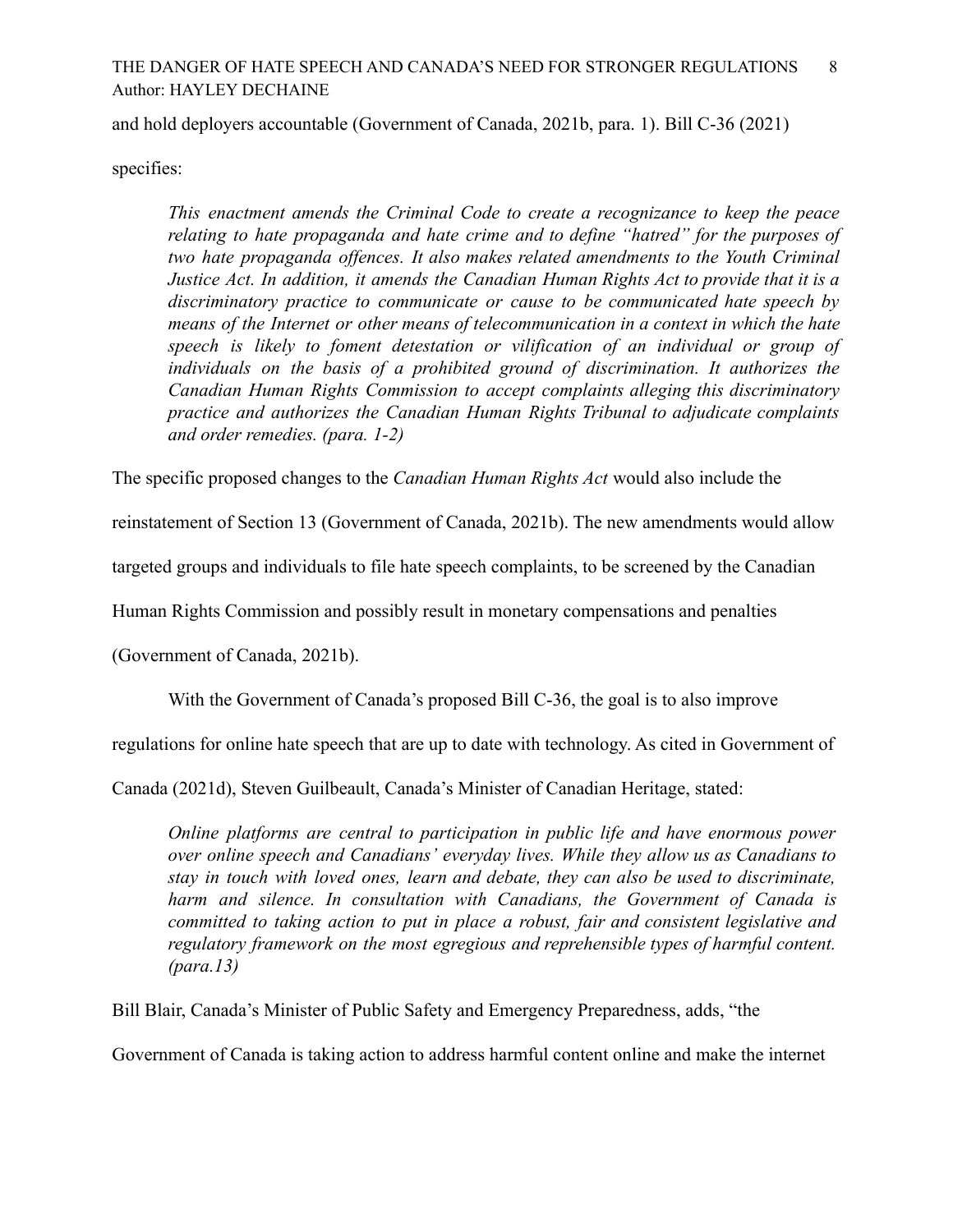## THE DANGER OF HATE SPEECH AND CANADA'S NEED FOR STRONGER REGULATIONS 9 Author: HAYLEY DECHAINE

safer. We look forward to hearing from Canadians and to continue working with allies and social media platforms to prevent the internet from being used as a tool to incite and promote terrorism, violence, and hatred" (Government of Canada, 2021d, para. 14). To achieve this goal, "the bill addresses recommendations made by the Standing Committee on Justice and Human Rights in its 2019 report, *Taking Action to End Online Hate*. It also addresses comments heard during community consultations to inform Canada's Anti-Racism Strategy*"* (Government of Canada, 2021d, para.15).

Bill C-36 completed its first reading in the House of Commons on June 23, 2021. Before the bill is passed, it must still go through its second reading in the House of Commons, consideration in committee, report stage, and its third reading in the House of Commons (Parliament of Canada, 2021). Then it must also go through its first, second and third reading in the Senate (Parliament of Canada, 2021).

#### **Conclusion**

In order to protect the safety and equality of their marginalized citizens, the Government of Canada should carry on with the passing of Bill C-36. This bill proposes legislative changes in the *Canadian Human Rights Act* and the *Criminal Code* in combating hate speech and hate crimes. With the way regulations still stand now, hate speech contributes to the oppression of targeted groups and marginalized individuals, while privileged groups remain in power. The only way to achieve equality is for civil regulations against hate speech (Carlson, 2020). I argue that stronger regulations need to be in place to criminalize hate speech in order to protect the wellbeing of Canadians, by passing Bill C-36, the Government of Canada can make this happen.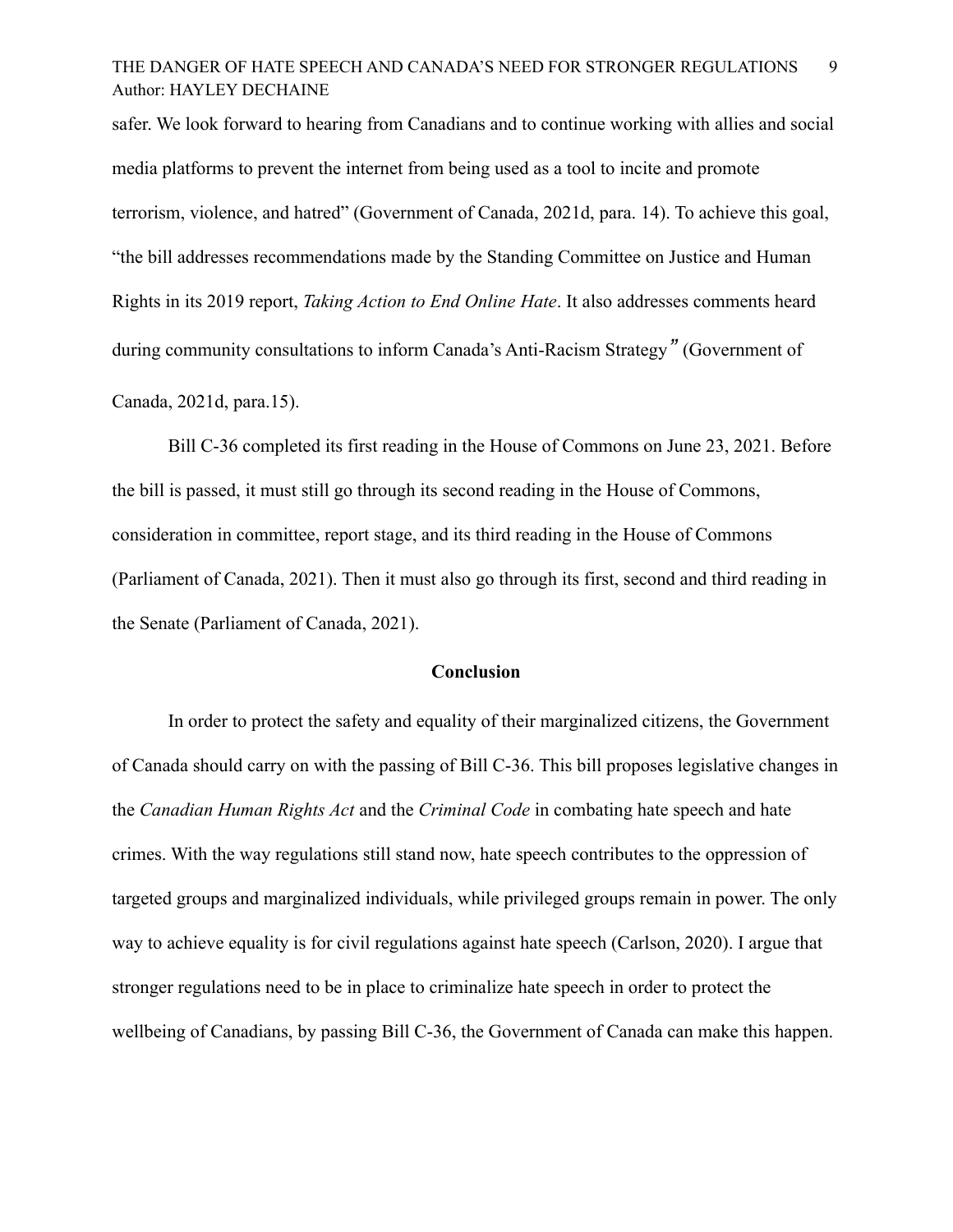THE DANGER OF HATE SPEECH AND CANADA'S NEED FOR STRONGER REGULATIONS 10

Author: HAYLEY DECHAINE

#### **References**

- Barendt, E. (2019). What is the harm of hate speech? *Ethical Theory and Moral Practice*, *22*(3), 539–553. <https://doi.org/10.1007/s10677-019-10002-0>
- *Bill C-36: An Act to amend the Criminal Code and the Canadian Human Rights Act and to make related amendments to another Act (hate propaganda, hate crimes and hate speech).* (2021). First reading June 23, 2021, 43rd Parliament, 2nd session. Retrieved from Parliament of Canada website

<https://www.parl.ca/DocumentViewer/en/43-2/bill/C-36/first-reading>

- Braun, S. (2004). *Democracy off balance: Freedom of expression and hate propaganda law in Canada*. University of Toronto Press. <https://doi.org/10.3138/9781442673809>
- Carlson, C. (2020). Hate speech as a structural phenomenon. *First Amendment Studies*, *54*(2), 217–224. Retrieved from <https://doi.org/10.1080/21689725.2020.1837649>
- Cohen-Almagor, R. (2001). Ethical considerations in media coverage of hate speech in Canada. *Review of Constitutional Studies, 6*(1), 79–. Retrieved from [https://go-gale-com.libproxy.mtroyal.ca/ps/i.do?p=CPI&u=mtroyalc&id=GALE|A208336](https://go-gale-com.libproxy.mtroyal.ca/ps/i.do?p=CPI&u=mtroyalc&id=GALE%7CA208336574&v=2.1&it=r) [574&v=2.1&it=r](https://go-gale-com.libproxy.mtroyal.ca/ps/i.do?p=CPI&u=mtroyalc&id=GALE%7CA208336574&v=2.1&it=r)
- Downs, D. & Cowan, G. (2012). Predicting the importance of freedom of speech and the perceived harm of hate speech. *Journal of Applied Social Psychology*, *42*(6), 1353–1375. <https://doi.org/10.1111/j.1559-1816.2012.00902.x>
- Estellés, M. & Castellví, J. (2020). The educational implications of populism, emotions and digital hate speech: A dialogue with scholars from Canada, Chile, Spain, the UK, and the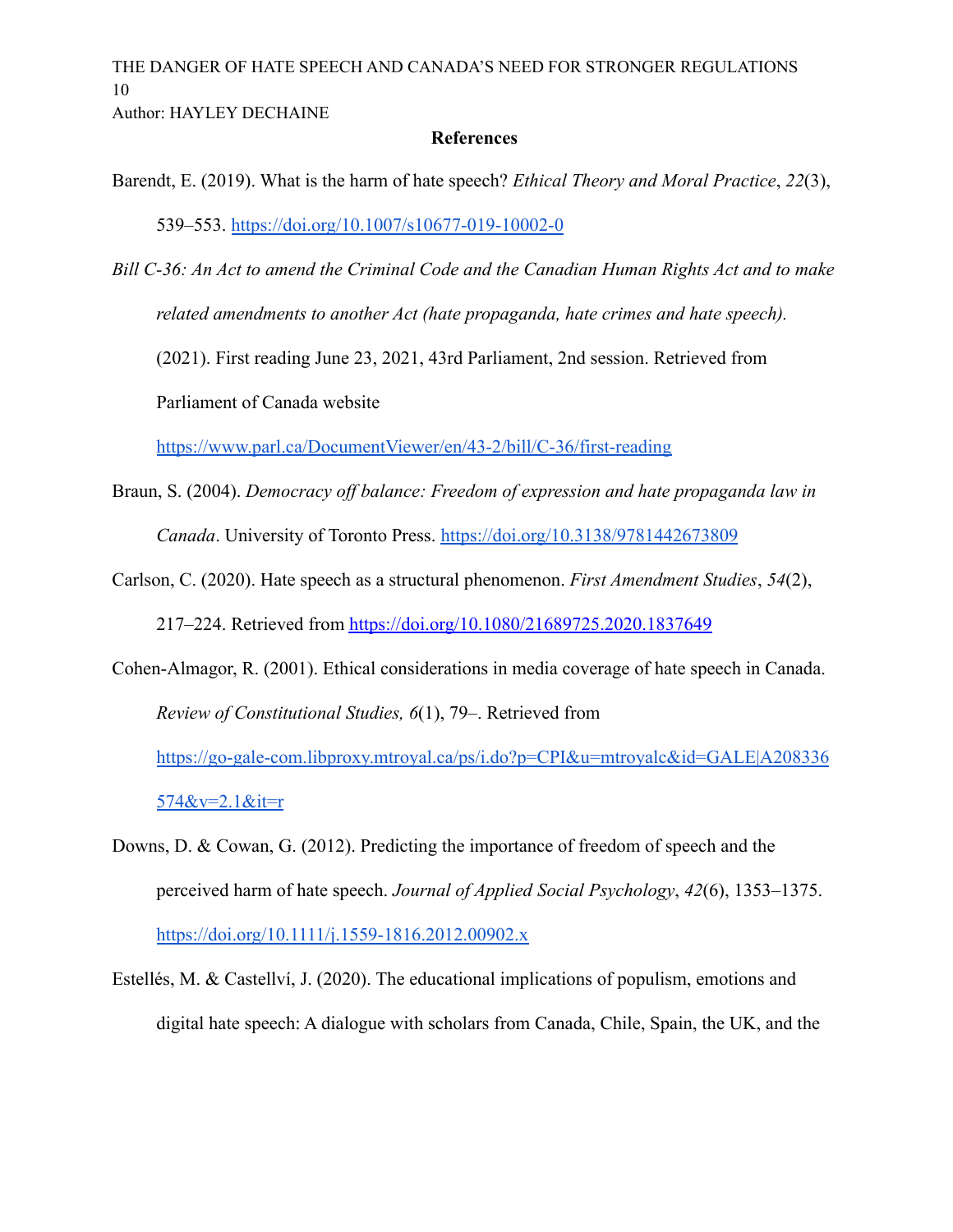THE DANGER OF HATE SPEECH AND CANADA'S NEED FOR STRONGER REGULATIONS 11

Author: HAYLEY DECHAINE

US. *Sustainability (Basel, Switzerland), 12*(6034), 6034–.

<https://doi.org/10.3390/su12156034>

Government of Canada. (2021a). *Canadian Human Rights Act: Section 13.* Retrieved from <https://laws-lois.justice.gc.ca/eng/acts/h-6/section-13-20021231.html>

Government of Canada. (2021b). *Combatting hate speech and hate crimes: Proposed legislative changes to the Canadian Human Rights Act and the Criminal Code.*

Retrieved from <https://www.justice.gc.ca/eng/csj-sjc/pl/chshc-lcdch/index.html>

Government of Canada. (2021c). *Criminal Code: Part VIII*. Retrieved from

<https://laws-lois.justice.gc.ca/eng/acts/c-46/page-42.html#h-121176>

Government of Canada. (2021d). *Government of Canada takes action to protect Canadians against hate speech and hate crimes.* Retrieved from [https://www.canada.ca/en/department-justice/news/2021/06/government-of-canada-takes](https://www.canada.ca/en/department-justice/news/2021/06/government-of-canada-takes-action-to-protect-canadians-against-hate-speech-and-hate-crimes.html) [-action-to-protect-canadians-against-hate-speech-and-hate-crimes.html](https://www.canada.ca/en/department-justice/news/2021/06/government-of-canada-takes-action-to-protect-canadians-against-hate-speech-and-hate-crimes.html)

- Lametti, D. (2021). "Criminal Code." Canada. Parliament. House of Commons. *Edited Hansard 150*(124). 43rd Parliament, 2nd Session. Retrieved from Parliament of Canada website <https://www.ourcommons.ca/DocumentViewer/en/43-2/house/sitting-124/hansard>
- Nesbitt, M., Roach, K., Blackbourn, J., McGarrity, N. (2021). Violent crime, hate speech or terrorism? How Canada views and prosecutes far-right extremism (2001–2019). *Common Law World Review*, *50*(1), 38–56. Retrieved from <https://doi.org/10.1177/1473779521991557>

Parliament of Canada. (2021). *Bill C-36*. Retrieved from

<https://www.parl.ca/LegisInfo/en/bill/43-2/C-36>